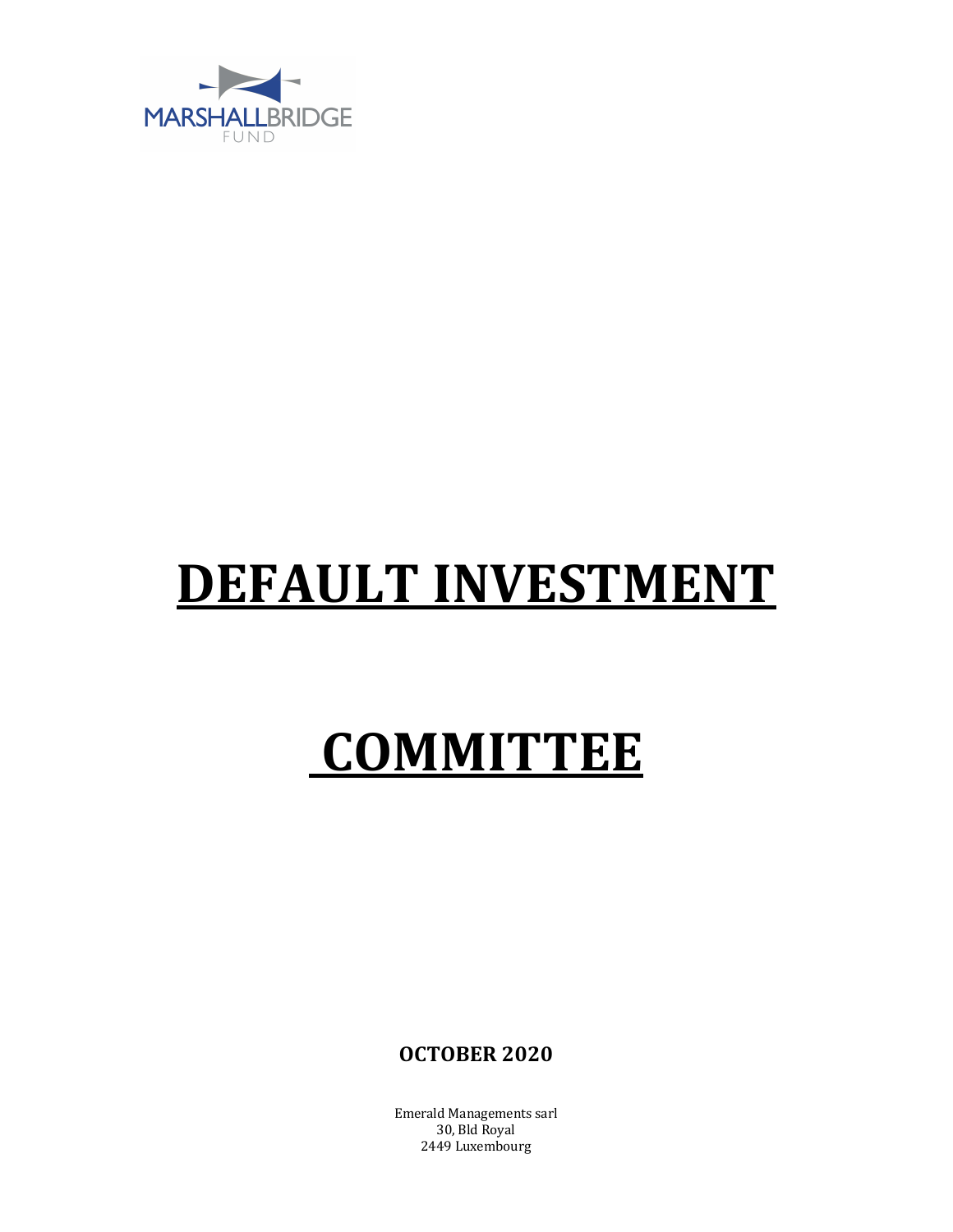

## **DEFAULT VALUATION COMMITTEE**

- $\checkmark$  The valuation of the loan once a default occurs, will take into consideration the loss given default for bridge loans in the country the loan was underwritten. If no reliable and public data exists, a best estimate from market participants will be used. In case such best estimate for bridge loans is not available in such country, the Investment Committee will look for a proxy for the loss given default data for a similar country.
- $\checkmark$  Once such data is made available, the Default Valuation Committee, will take into account the specifics of the individual loan defaulted and adjust their valuation taking into consideration the following data from the specific loan defaulted, gathered by the Investment Committee:
	- a) Current LTV of the loan, using an independent recent valuation.
	- b) Exitence of additional guarantees.
	- c) Existence of the additional interest rates, given default, to be applied to current rates.
	- d) Exit options in the hands of the Fund: Offers to purchase the loan, offers to purchase the project, capacity of the Fund to develop the project.
	- e) Time to completion of the project.

Only once such data is available, plus additional specific information necessary for reaching decisions, the Default Investment Committee will be convened, for the members to be able to make an informed deicsion with such recent data.

- $\checkmark$  The Default Valuation Committee will be formed by:
	- a) 2 Directors of the GP, having the right one of them to transfer his voting rights to the other or to an expert, able to bring value into the process.
	- b) 1 representative of the Auditor
	- c)  $1$  representative of the Administrator
	- d) 1 expert proposed by the Directors if they deem necessary.
	- e) Head of Investment Committee.
	- f) Decisions will be made by the votes of all members present present during the call, except the Auditor, who's only role will be to asses if such approach is proper under their standards.

Emerald Managements sarl 30, Bld Royal 2449 Luxembourg